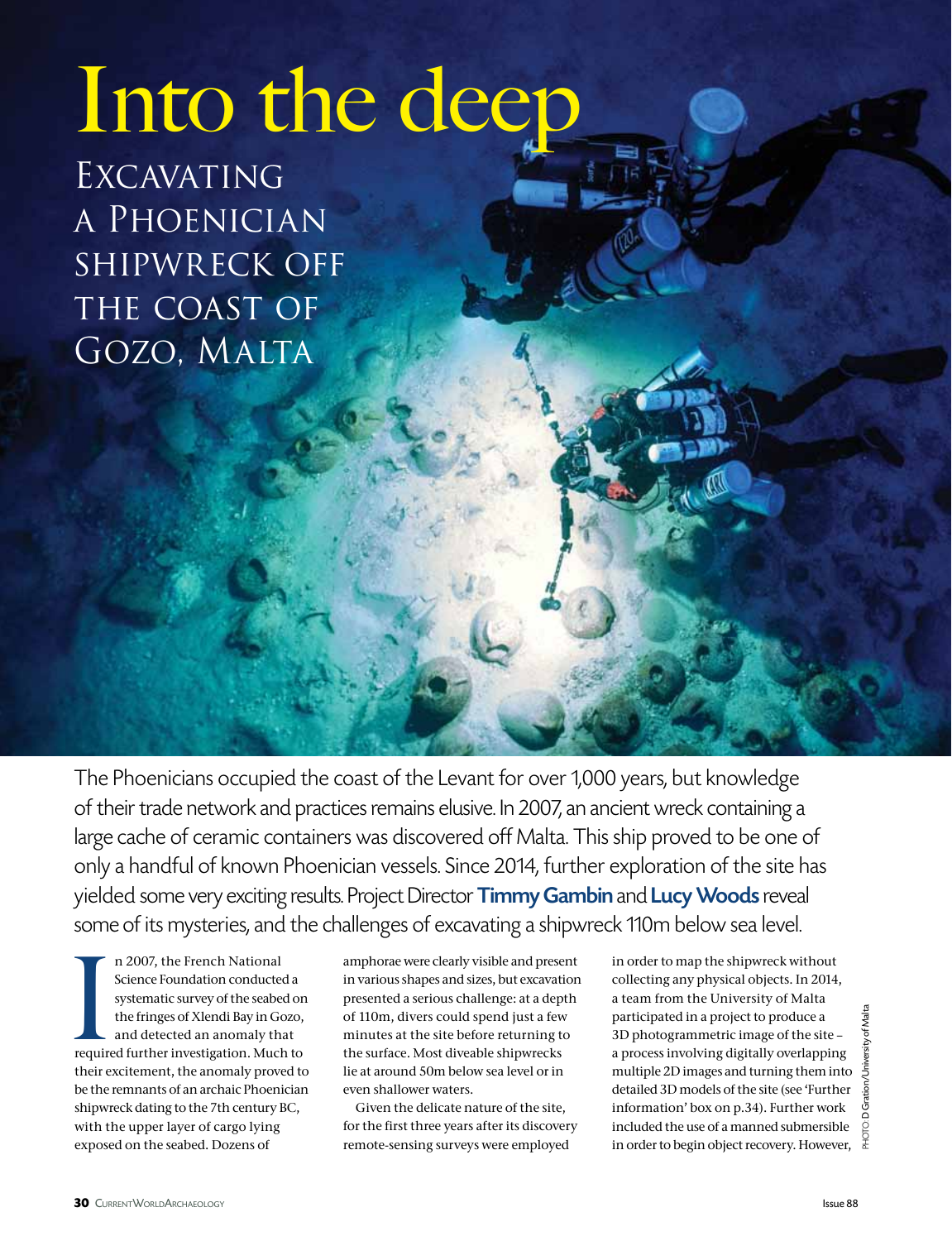#### maltese islands

belongs to the larger or smaller category of trading vessel.

Most recently, a team of highly trained technical divers led by maritime archaeologist, Dr Timmy Gambin, from the Department of Classics and Archaeology at the University of Malta, descended to explore the site first hand. Their aim was to recover some intact artefacts (including examples of amphorae) in the hope of revealing new information about early Phoenician trade practices.

## Skilled maritime traders

Much of what we know about the Phoenicians stems from Greek and Latin authors, Assyrian records, and the Hebrew Bible. In his epic poem *The Odyssey*, Homer talks of the Phoenicians as 'famous sailors, but greedy rogues – with a whole cargo of trinkets in their black ship'. Perhaps there is some artistic licence here, but the Phoenicians were certainly regarded as successful tradespeople who enjoyed economic prosperity for several centuries.

From what we can tell, the Phoenicians were a confederation of maritime traders rather than a defined country. They occupied the mountainous, narrow strip of land that stretched across the coast of the Levant in present-day Lebanon and south-western Syria. Due to the topography of the landscape, economic prosperity was most likely



to be attained through maritime trade. Thus they became some of the greatest sailors in the ancient world – a significant accolade given the challenges of sailing an ancient ship. The Phoenicians used no navigational instruments and so relied on features of the landscape and the stars to lead them to their destination. In fact, the Phoenicians have been credited with inventing the concept of astronomical navigation.

It is highly likely that the Phoenicians ventured beyond the Pillars of Hercules in search of trading partners. Indeed, it has been suggested that they may have sailed as far as ancient Britain seeking tin from the Cornish mines. They were always on the hunt for new products and markets. To date, Phoenician trading patterns remain >

BELOW The upper layer of cargo is exposed on the seabed. This mostly contains storage vessels, including this western Phoenician amphora that now provides a bijou residence for a rockfish.



ABOVE The discovery of a shipwreck off the coast of Gozo in 2007 provided a rare opportunity to study a Phoenician vessel. Its depth means that divers can only operate safely for a few minutes; here team members are filming high-definition footage in order to create a 3D reconstruction of the wreck.

the expedition was cut short due to bad weather, and the challenges involved with securing funding meant it would be two years until further studies could be made and object recovery continue.

The initial phases of the project revealed that the shipwreck dates to the first quarter of the 7th century BC. We know from ancient sources that the Phoenicians used three types of ship: a large warship with a square sail and two banks of oars, and two types of trade vessel. The first type was similar in design to the warship, but with a deep hull that could store up to 450 tonnes of cargo. The other trade ship was much smaller, with only one bank of oars, and was designed for short trips and coastal fishing. We can estimate from the wreck that our vessel was around 15m long. However, as yet, there is no comparable data to verify whether it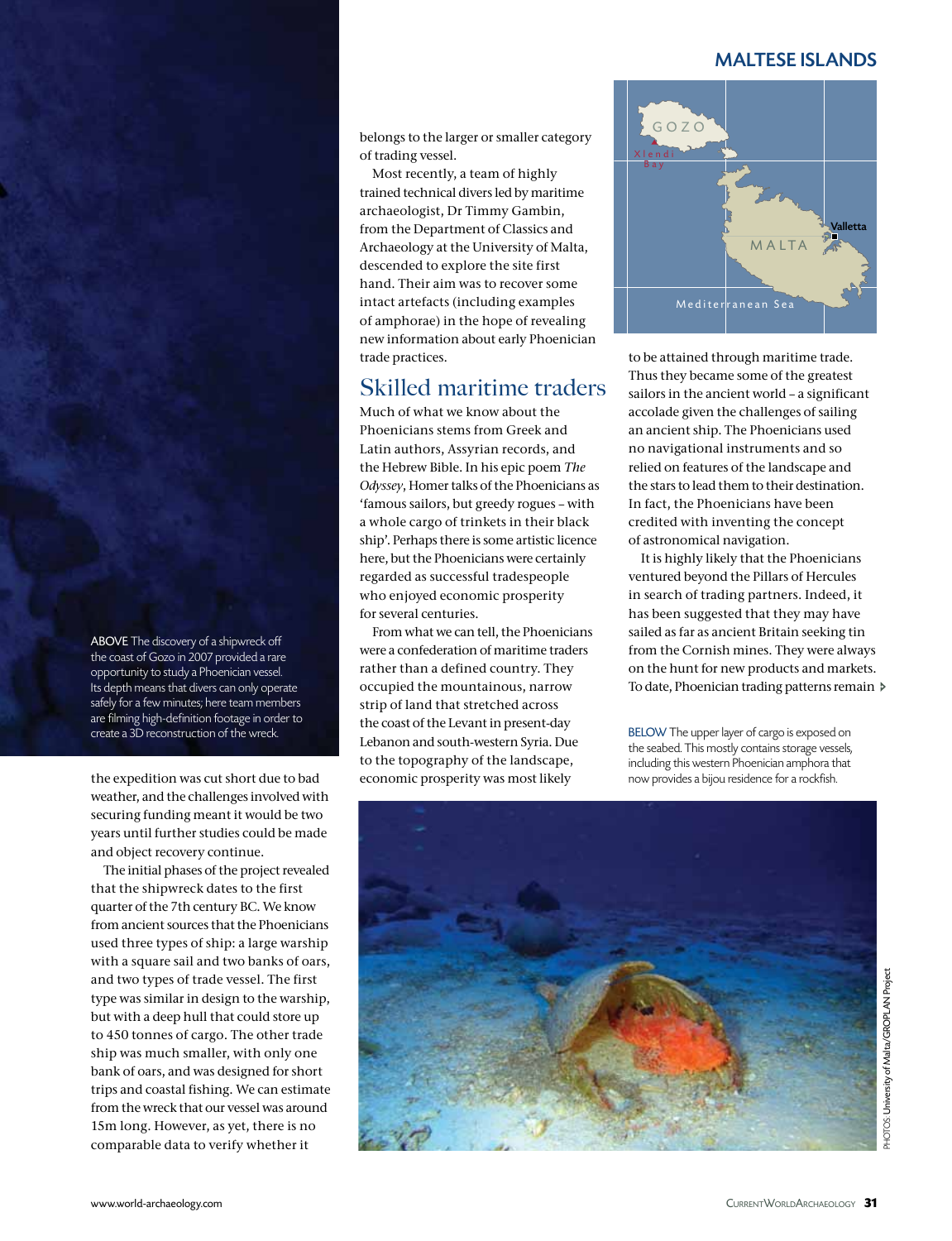

a complex puzzle, as much of what we know (and can guess at) comes to us from the archaeological record on land, and is fragmented at best. As yet, we do not know how exactly the Phoenicians loaded their ships, what cargoes filled their holds, or the routes they sailed.

Although hundreds of Roman shipwrecks are known and have been studied, the discovery of the Xlendi site is just the eighth archaic Phoenician shipwreck to be located. The importance of the Xlendi site is not just in its excellent state of preservation, but also because of its mixed cargo – the first of its kind to be found intact.

## A shipwreck awaits

The deep waters of the Xlendi shipwreck have, on the surface, thrown up many challenges, making progress on the systematic collection of the archaeological data slow. However, it has also presented an opportunity to test various tools

BELOW The opportunity to use a manned submersible helped us to build up a 3D model of the shipwreck. Although the timber elements are no longer visible on the surface of the seabed, the cargo gives a sense of the size and shape of the ship, as this image taken from the model shows.

LEFT A western Phoenician amphora lying on the seabed. **BELOW LEFT Using a manned submersible** with its three synchronised cameras helped to create a high-resolution survey of the wreck site.

and technologies for deep-sea underwater archaeology, contributing to the practice of maritime archaeology as a whole.

Like many other archaic shipwrecks, the Xlendi wreck is identified by the presence of its cargo rather than the ship itself, which has most likely been partly eroded over time by the marine environment. It is reasonable to assume that, buried beneath the sediment, parts of the ship's structure, such as wooden elements of the hull, still survive intact.

In the 2014 season, the team had the opportunity to use a REMORA 2000 research submarine, owned by the French underwater exploration firm, COMEX. The two-person submarine carries an array of instruments and sensors, including three synchronised cameras that provided the basis for the 3D photogrammetric images.

These images have revealed how well the site is preserved, and also that the bulk of the cargo remains buried in the sediment. It has also allowed archaeologists to create a comprehensive map of this part of the seabed, as part of a wider survey of the area that we hope will lead to further protection of Malta's underwater cultural heritage.



PHOTOs: University of Malta/GROPLAN Project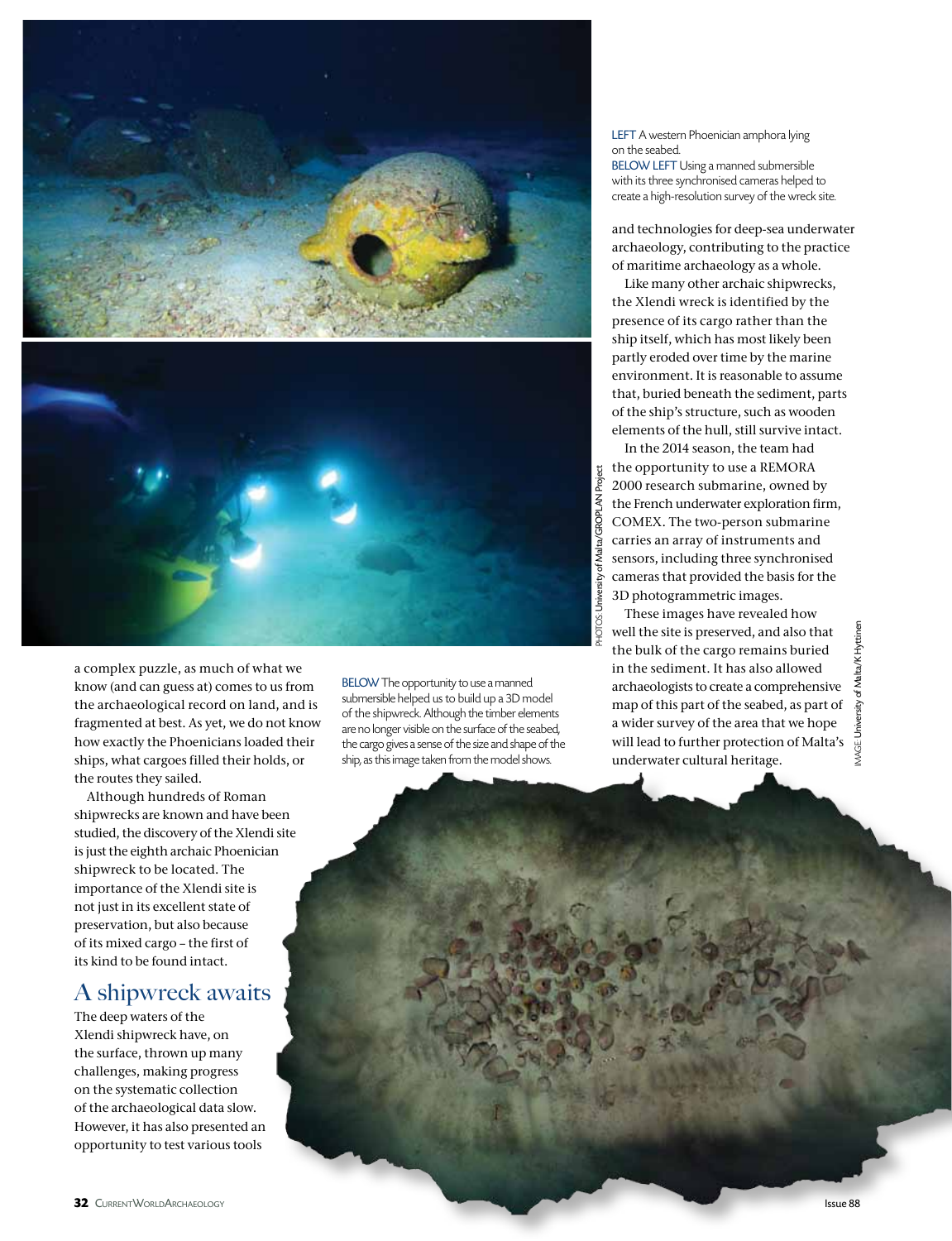#### maltese islands



In order to get a better understanding of what the shipwreck can tell us about Phoenician trading practices, Dr Gambin needed to get a better look at the objects themselves. The opportunity to recover such objects finally came in 2016.

## Into the deep

The culmination of almost a decade of research was realised in the 2016 and 2017 seasons, through exploration of the shipwreck by diving archaeologists and their recovery of 12 objects, some of which were previously unknown in the archaeological record. Of particular interest are a small number of urns that appear to be of local (Gozitan) production. Seemingly a hybrid of local and imported styles, samples from these objects have been sent for various analyses, including DNA, lipid, and thin section. Results from these tests should shed light not only on the provenance of the urns, but also on what they contained.

In order to recover the samples, it was essential that the dive time be maximised. With a direct route to the shipwreck, expert divers could descend in 8 minutes and spend 12 minutes at the site. It would then take a further 2 hours and 30 minutes to transport the findings back to the surface.

To create a direct route, a one-tonne mooring block was sourced and rigged as close to the site as was practical, so as to anchor the dive ship. This was then secured using a mooring line, chain, and shackles. Due to the dangerous nature of the dive, only a few highly disciplined

experts had access to the site. Hyperbaric doctors specialising in the sorts of disorders that can afflict divers were on board the dive vessel, and there was always an emergency fast RIB (Rigid Inflatable Boat) on standby.

Given the limited diving time, it was not possible to record the site manually. Instead, a number of experimental techniques were deployed – all visible objects were digitally labelled during the 2014 photogrammetric survey. The survey had already revealed that the ship was carrying at least seven types of ceramic container, including amphorae from the Tyrrhenian region of Italy and others from western Sicily.

A saddle quern, one of at least 30 present at the shipwreck site, was also recovered. Such devices were used for processing food, particularly grinding grain into flour

LEFT Members of the expedition prepare to recover a freshly excavated group of jars for study on dry land.

to bake bread. Weighing 32kg, this stone is carved from volcanic rock sourced from the Italian island of Pantelleria, which lies within sight of Tunisia to the south of Sicily.

Last year, the team was able to recover six complete ceramic objects, as well as numerous ceramic fragments. These containers included further examples of the Tyrrhenian amphorae, a small urn, and a flat-bottomed amphora that has yet to be identified. The fragments have been studied and, when restored, will form two complete western Phoenician amphorae. After their recovery, photogrammetric models were produced of each object.

Evidence collected so far reveals the Phoenicians were sailing through various parts of the central Mediterranean, picking up goods that they clearly believed stood a good chance of turning a profit once they had been shipped elsewhere. The top layer of cargo consists of ceramic containers that were probably transporting everyday consumables such as wine and olive oil. Moreover, the inclusion of grinding stones – a common domestic appliance in everyday use in the ancient world – confirms the diversity of the cargo.

The presence of what appear to be Gozitan ceramics on board suggests that the ship was leaving the islands when she

BELOW A rare urn, which may have been produced locally, seen just before it was recovered by the team. Careful study of such pots should help reveal where they were produced and what they contained.